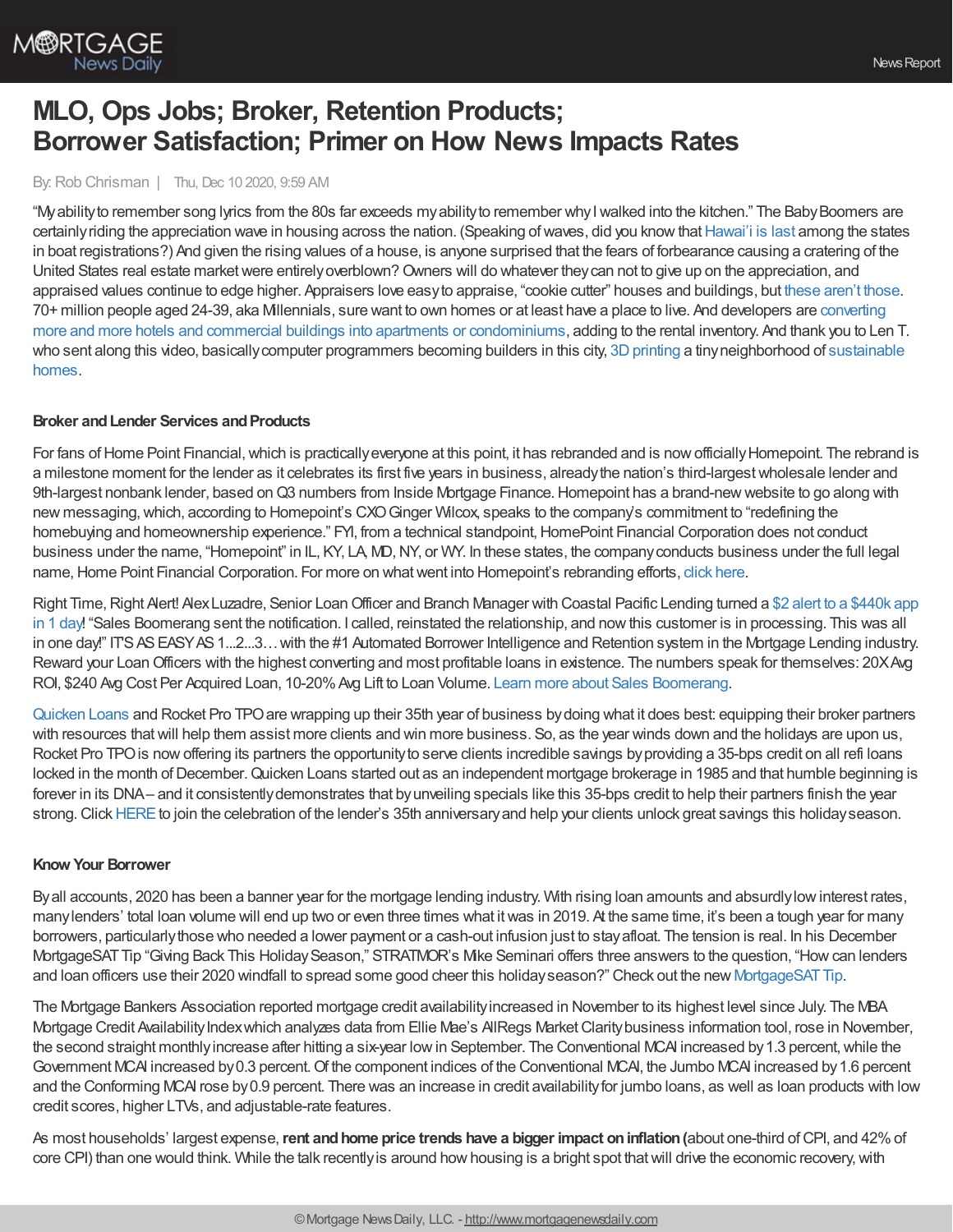

record-low mortgage rates and strong demand causing home price appreciation, that strength has occurred at the expense of the rental market, where tenants have been hit disproportionately hard by job and income losses. While the inventory of homes for sale is at a 20+ year low, apartment vacancies have climbed to a near-decade high.

Yes, commercial landlords aren't the onlyones suffering. As vacancies have increased, landlords have reduced rents or increased concessions to attract or retain tenants,which has led to a decrease in rent inflation. It's backed up bythe inflation data.Official inflation measures of housing costs have slowed recentlyfor both renter and owner-occupied housing. The CPI shelter indexhas risen an average of just 0.1%a month since March and on a year-ago basis, has registered the smallest increase since 2012.

Federal and local eviction moratoriums have provided protection to many individuals and limited the effects of the pandemic from fully being passed through to the inflation data, but renters maybe responsible for months of missed payments shortlyas most of these moratoriums are set to expire at the end of the year. It does **take time for current market conditions tohit the price data**, though with stimulus measures running dryand 10 million more Americans unemployed or out of the workforce since February, rent payment rates are expected to remain under pressure in the near future.

## **Capital Markets**

Mortgage rates have continued to set newrecord lows through the second half of 2020 despite Treasuryyields being on the rise over the last couple months. What is the reason for the recent divergence? MCT, the award-winning hedge advisory and secondary marketing firm, released a new whitepaper yesterday, How News Impacts the Secondary Market. The latest piece from the company's [Newsroom](https://mct-trading.com/newsroom/?utm_source=Chrisman%20Blurb&utm_medium=email&utm_campaign=Chrisman_Blurb_Blogs_Dec10) details market expectations versus actual events and the impact on the bond market.Understanding howeconomic releases, global headlines, moves by the Federal Reserve, GSE reform and other factors move the mortgage market and have a material impact on your bottom line is one step towards staying ahead of your competition. MCT is committed to being your trusted secondary marketing partner for any of your capital markets functions. For more information or anyfurther updates from MCT, join their [newsletter.](https://mct-trading.com/newsroom/?utm_source=Chrisman%20Blurb&utm_medium=email&utm_campaign=Chrisman_Blurb_Blogs_Dec10#join)

Looking at rates, I tried to tell you over five weeks ago that I was tired of writing about non-existent fiscal stimulus progress out of Washington. Well, market participants seemed to have their hopes up at the start of this week... But never overestimate Congress (what's the opposite of "pro?" Now, what's the opposite of progress?): we are firmly back in the land of dimming prospects for fresh stimulus. Somehow, Treasury yields still pulled back yesterday, while the UMBS basis closed mixed. In terms of economic releases after the commentary came out, **job openings increased to 6.652 million in October**, while October wholesale inventories increased 1.1%, more than estimated.

The most market-moving event todayshould come from the **ECBwhichwas out this morningwithits latest decision**(upping things by500 billion euros) and President Lagarde's press conference. The U.S. calendar is also underwaywith the November CPI report (+.2 percent headline and core) and the latest weekly jobless claims (853k, up from 716k, a big jump as expected +137k). The afternoon sees The Bureau of the Fiscal Service reporting on the November budget deficit, and the Desk will report on MBS purchases for the week ending December 9. We also have \$24 billion 30-year Treasurybond reopening results. **The Deskwill conduct just twooperations today**, targeting up to \$4.9 billion 1.5% and 2% (\$3.6 billion UMBS30s and \$1.3 billion UMBS15s). We begin the day with Agency MBS prices a shade better and the 10-year yielding .93 after closing yesterdayat 0.94 percent.

### **Employment and Transitions**

["Caliber](https://recruiting.adp.com/srccar/public/RTI.home?d=ExternalCaliberHomeLoans&_icx=v02Pg0E8dry77as%252F53w4AJaa70NZw%252Fw8fF8hbFO1EF85wLt9DxjYJuzTaiz3cC3bUG0&c=1060341&_dissimuloSSO=k81IQ_xGY14:XQC7YMN_-Mx6DdXOyW3KVTQohAw) Home Loans is focused on keeping our most important assets, our employees, safe, especiallyduring the COVID-19 pandemic. During these unprecedented times, we're enjoying virtual festivities with our team members and sponsoring food for each employee with egift cards. We knowthat taking time to be with one another builds camaraderie and improves communication, and that builds stronger teams. Besides having fun at [Caliber](https://recruiting.adp.com/srccar/public/RTI.home?d=ExternalCaliberHomeLoans&_icx=v02Pg0E8dry77as%252F53w4AJaa70NZw%252Fw8fF8hbFO1EF85wLt9DxjYJuzTaiz3cC3bUG0&c=1060341&_dissimuloSSO=k81IQ_xGY14:XQC7YMN_-Mx6DdXOyW3KVTQohAw), we're lifted by our accomplishments, because each win means a customer received exceptional service. If you'd like to work for a company that cares about its employees and its customers, visit our [website](https://recruiting.adp.com/srccar/public/RTI.home?d=ExternalCaliberHomeLoans&_icx=v02Pg0E8dry77as%252F53w4AJaa70NZw%252Fw8fF8hbFO1EF85wLt9DxjYJuzTaiz3cC3bUG0&c=1060341&_dissimuloSSO=k81IQ_xGY14:XQC7YMN_-Mx6DdXOyW3KVTQohAw) today to view open opportunities. To be immediatelyconsidered forOperations or Sales positions, email Jonathan Stanleyor Brian Miller respectively."

LoanOfficers and Sales Managers, are you readyto join a mortgage team that's thriving in 2020? Citizens Home Mortgage has had an amazing year and is poised to carry that momentum into 2021. Each of our production channels, Retail, Wholesale, and Correspondent are top-10 bank-owned lenders in their respective categories, and collectively, we continue to outpace our peers in overall growth. With no plans to slowdown,we're looking for the best in the industryto join us on our mission! We're hiring talented loan officers and sales managers who are passionate about the mortgage business and are readyto be part of a winning team. We have positions open across our footprint and we're readyto talk to you! Visit [jobs.citizensbank.com](https://jobs.citizensbank.com/) to learn more today!

NEXA Mortgage is hiring experienced self-producing MLOs. NEXA is a "pure broker" with dedicated underwriting teams that boast CTC in